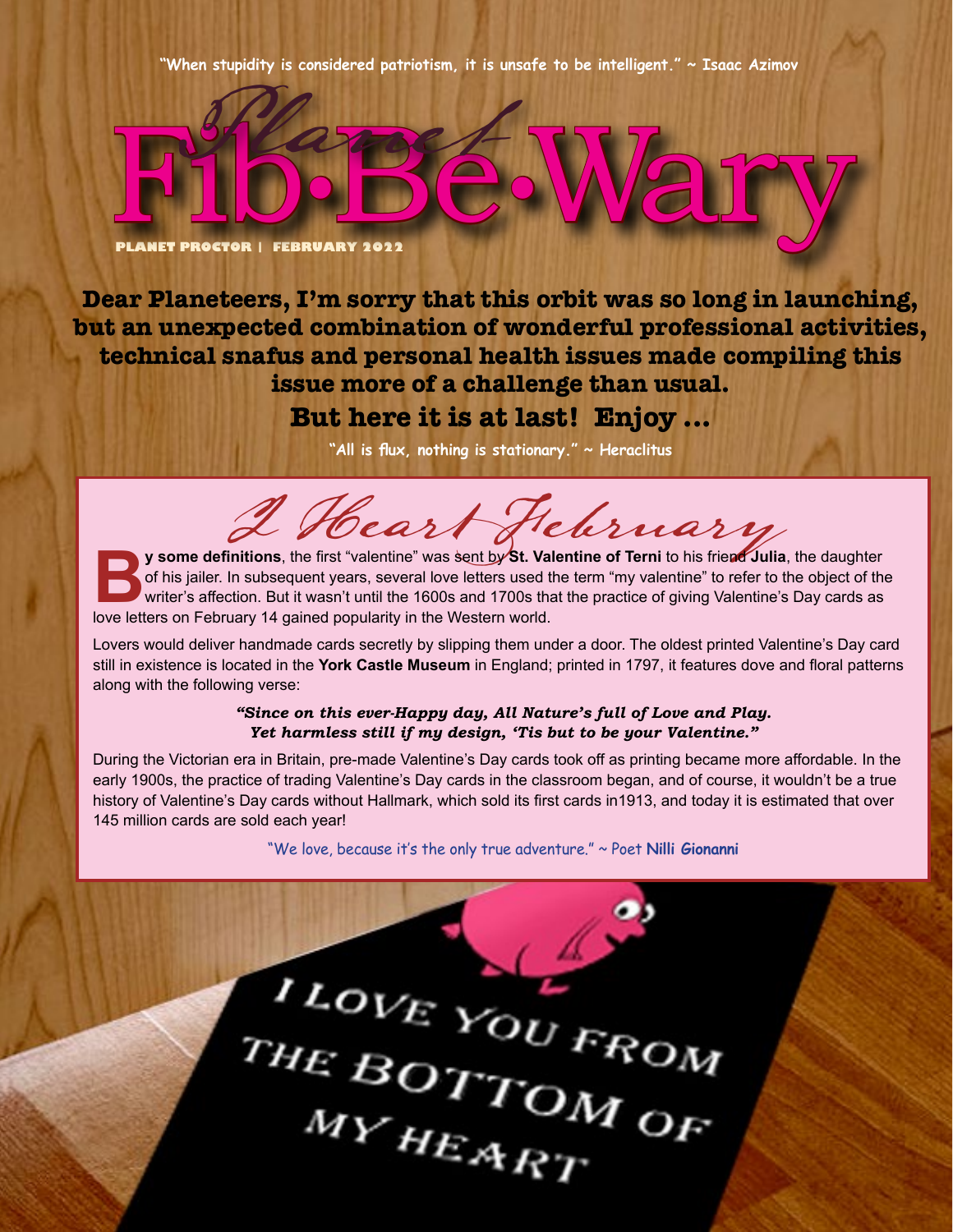# **Last rights**

**LAWYER MEETS WITH THE FAMILY OF A**<br>recently deceased millionaire for the reading of<br>the will. "To my loving wife, Rose, who always recently deceased millionaire for the reading of stood by me, I leave the house and \$2 million," the attorney reads.

"To my darling daughter, Jessica, who looked after me in sickness and kept the business going, I leave the yacht, the business and \$1 million. "And finally," the lawyer concludes, "to my cousin Dan, who hated me, argued with me and thought I would never mention him in my will, well, you were wrong:

#### "Hi Dan!"

"Without optimism, we've already failed." **~ George Takei**



# **Play it again, Uncle Sam**

**DRING WORLD WAR II. STEINWAY & SONS**<br>
air-dropped pianos with large parachutes and<br>
complete tuning instructions into the battle for the<br>
American frame Collecting Matter Matter of L. Ottimus air-dropped pianos with large parachutes and American troops. Called the **Victory Vertical** or **G.I. Steinway**, the pianos were to provide a bit of relaxation and morale booster and came in olive, blue, and gray drab.

By the end of the war. Steinway & Sons had provided about 5.000 pianos to the U.S. military around the world, and they had four sons and several cousins who served.

# **Older and wiser?**

**AN EXTENSIVE STUDY IN THE U.S.A PUBLISHED**<br>found that the most productive age in human life is<br>between 60.70 years of one. The second meet productive in the 2018 *New England Journal of Medicine* between 60-70 years of age. The second most productive stage of a human being is from 70 to 80 years of age. The

third most productive stage is from 50 to 60 years.

The average age of **Nobel Prize** winners is 62 years old, the average age of the presidents of prominent companies in the world is 63

**THROUGHOUT** THE 'PLANET,' CLICKING DARK RED TYPE OPENS A RELATED INTERNET LINK.

years, and the average age of the pastors of the 100 largest churches in the U.S.A. is 71, while the average age of the Popes is 76 years.

So, at age 60, you reach the TOP of your potential and this continues into your 80s, affirming *the best years of your life* are between 60 and 80 years.

Too bad I'm 81…

"The bad news is – time flies. The good news is, you're the pilot." **~ Michael Altshuler**

## **Duck me!**

**WE'VE ALL SEEN MANY KINDS OF DUCKS**, and we enjoy the crazy quackers and love to feed them tasty crackers; but have you ever considered that "ducks" have more idioms and and we enjoy the crazy quackers and love to feed them tasty crackers; but have you phrases in English more than any other animal?

There's the Lucky Duck – he had all his ducks in a row and as it was lovely weather for ducks, so he took to it like a duck to water, while the Odd Duck was just a duck out of water.

And the Lame Duck? Well, he thought it would be as easy as duck soup, but though it wasn't, it was just water off a duck's back. But the Dead Duck was a sitting duck who forgot to DUCK!

In the meantime, everything around here is just ducky  $$ unless you're an Ugly Duckling, because then -- you're a swan!

> "Never argue with someone whose TV is bigger than their bookshelf." **~ Emilia Clarke**

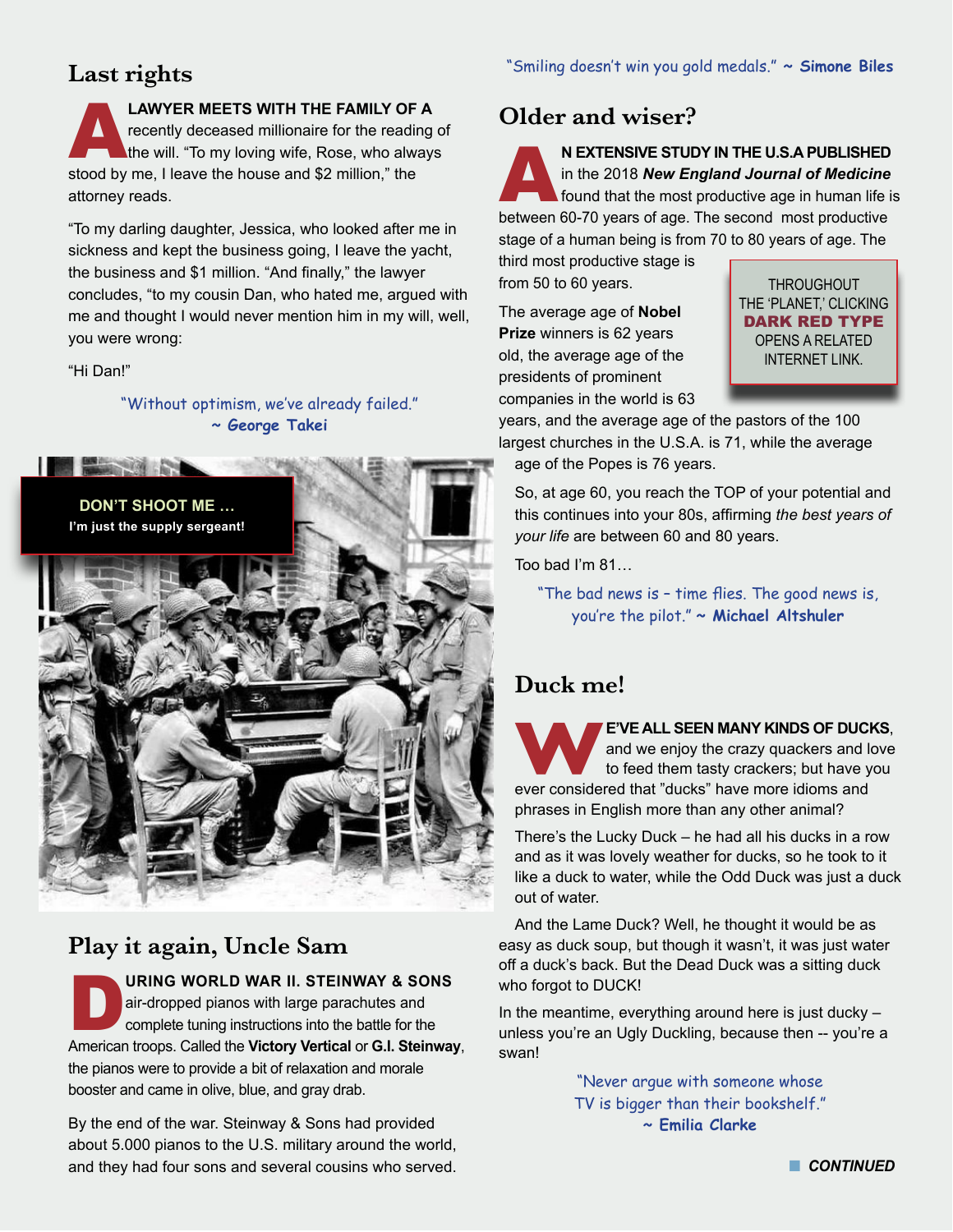# **Oh, my word!**

#### **HE OTHER DAY A NOT SO ELDERLY LADY**

said something to her son about driving a Jalopy; and he looked at her and said, "What the heck is a Jalopy?" She knew then, she was old – but not that old! So I hope you are Hunky Dory when you read this because if you remember the following phrases, like: "Don't touch that dial!" and "Make a carbon copy," you sound like a broken record and are ready to be hung out to dry.

Back in the olden days we had a lot of moxie. We'd put on our best bib and tucker to straighten up and fly right. Heavens to Betsy! We were in like Flynn and living the life of Riley; and even a regular guy couldn't accuse us of being a knucklehead, a nincompoop or a pill. Jumping Jehoshaphat! Kilroy was here – but he isn't anymore. Not for all the tea in China!

Gee whillikers, back in the olden days, life used to be swell, but now, swell has gone the way of beehives, pageboys and the D.A., spats, knickers, fedoras, poodle skirts, saddle shoes, and pedal pushers. Oh, my aching back! See ya later, alligator!

We wake up from what surely has been just a short nap, and before we can say "Well, I'll be a monkey's uncle!" or "This is a fine kettle of fish!" we discover that the words we grew up with have vanished with scarcely a notice. Holy Moley!

Poof go the words we used when we were knee high to a grasshopper.

Hey! It's your nickel. Pshaw, wake up and smell the roses -- the milkman did it. Well, Fiddlesticks, don't forget to pull the chain and don't take any wooden nickels! Turns out there are more of these lost words than Carter had little liver pills. And I wonder today where Superman will find a phone booth?

Okey Dokeym then, I'll see you in the funny papers…

""All national institutions of churches appear to me no other than human inventions, set up to terrify and enslave mankind, and monopolize power and profit." **~ Thomas Paine**

# **What's so funny?**

N A NEW STUDY OF ANIMALS AT PLAY, SOME species "laugh" during bouts of playful activity, rep Mindy Weisberger for *Live Science*. Researchers suggest that laughter in the animal kingdom may help **N A NEW STUDY OF ANIMALS AT PLAY, SOME 65** species "laugh" during bouts of playful activity, reports **Mindy Weisberger** for *Live Science*. Researchers

**n** CONTINUED